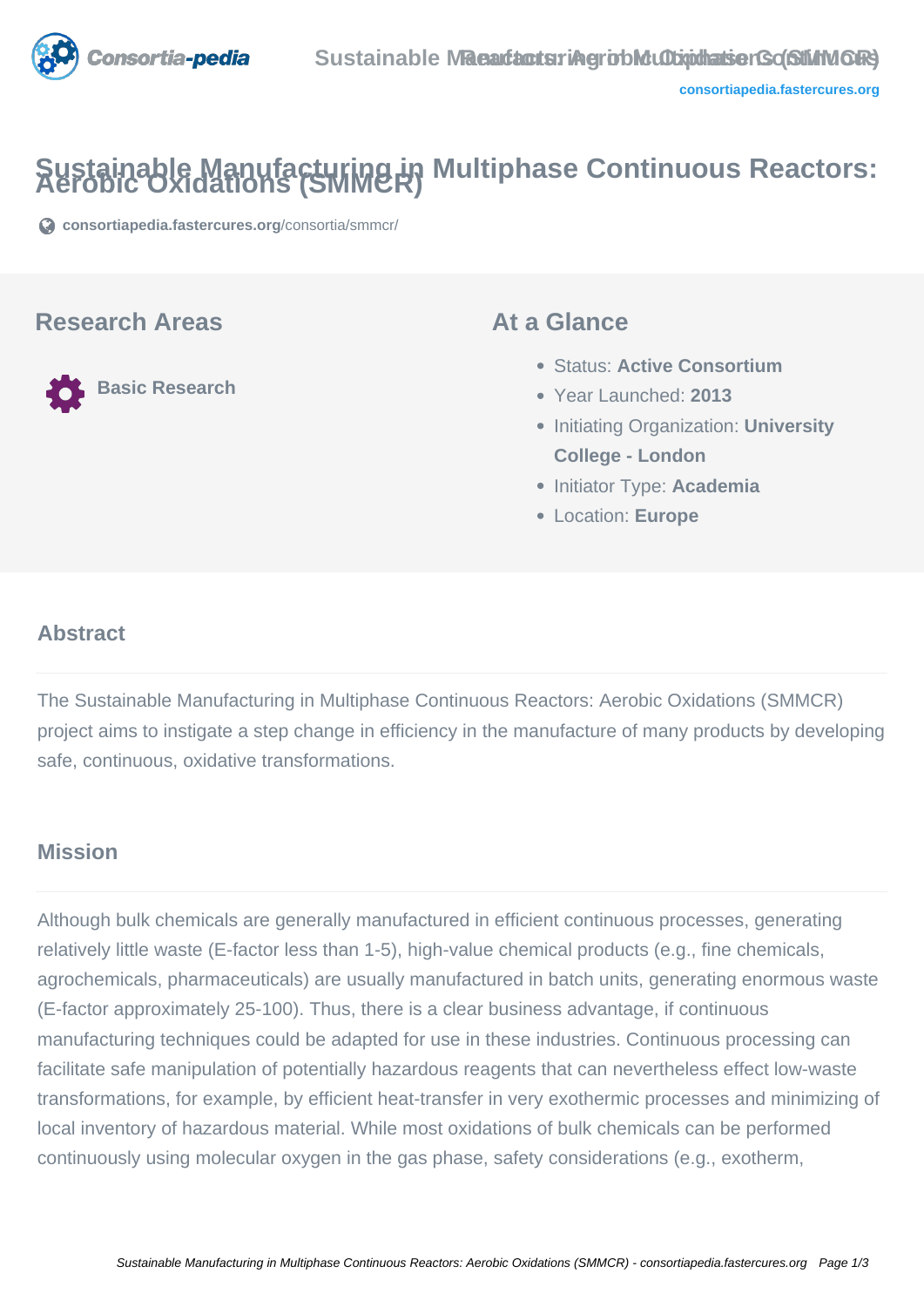

### **Sustainable Maeartacturing robic Oxiocharge Constants (SMMOR)**

#### **[consortiapedia.fastercures.org](http://consortiapedia.fastercures.org/)**

formation of explosive mixtures) preclude its use in batch processes, particularly for thermally sensitive, involatile substrates found in fine chemical manufacture. This leads to two undesirable behaviors: (a) adoption of costly, atom-inefficient, waste-generating stoichiometric oxidants, with consequent negative environmental impact and (b) a tendency to avoid oxidative transformations by using inevitably less efficient workarounds. It is therefore clear that oxidation is a potentially key enabling technology. The demonstration of cost-effective, safe, and efficient use of aerobic oxidation in an organic solvent would be transformative because a wide and increasing range of catalytic organic transformations would be considered seriously by industry, and not avoided because of safety concerns. The potential to drive further efficiency by "telescoping" subsequent transformations would also be facilitated by continuous, work-up free oxidation. Thus, this project aims to instigate a step change in efficiency in the manufacture of many products by developing safe, continuous, oxidative transformations.

# **Consortium History**

July 1, 2013: Project started Dec. 31, 2015: Project ended

# **Sponsors & Partners**

#### [IDEAS Factory Sandpits scheme](https://www.epsrc.ac.uk/newsevents/pubs/welcome-to-the-ideas-factory-home-of-innovation-since-2004/)

Other website [http://gow.epsrc.ac.uk/NGBOViewGrant.aspx?GrantRef](http://gow.epsrc.ac.uk/NGBOViewGrant.aspx?GrantRef=EP/L003279/1)  $=$ FP/L003279/1

AstraZeneca Engineering and Physical Sciences Research Council GlaxoSmithKline Johnson Matthey **Novartis** Syngenta University College London